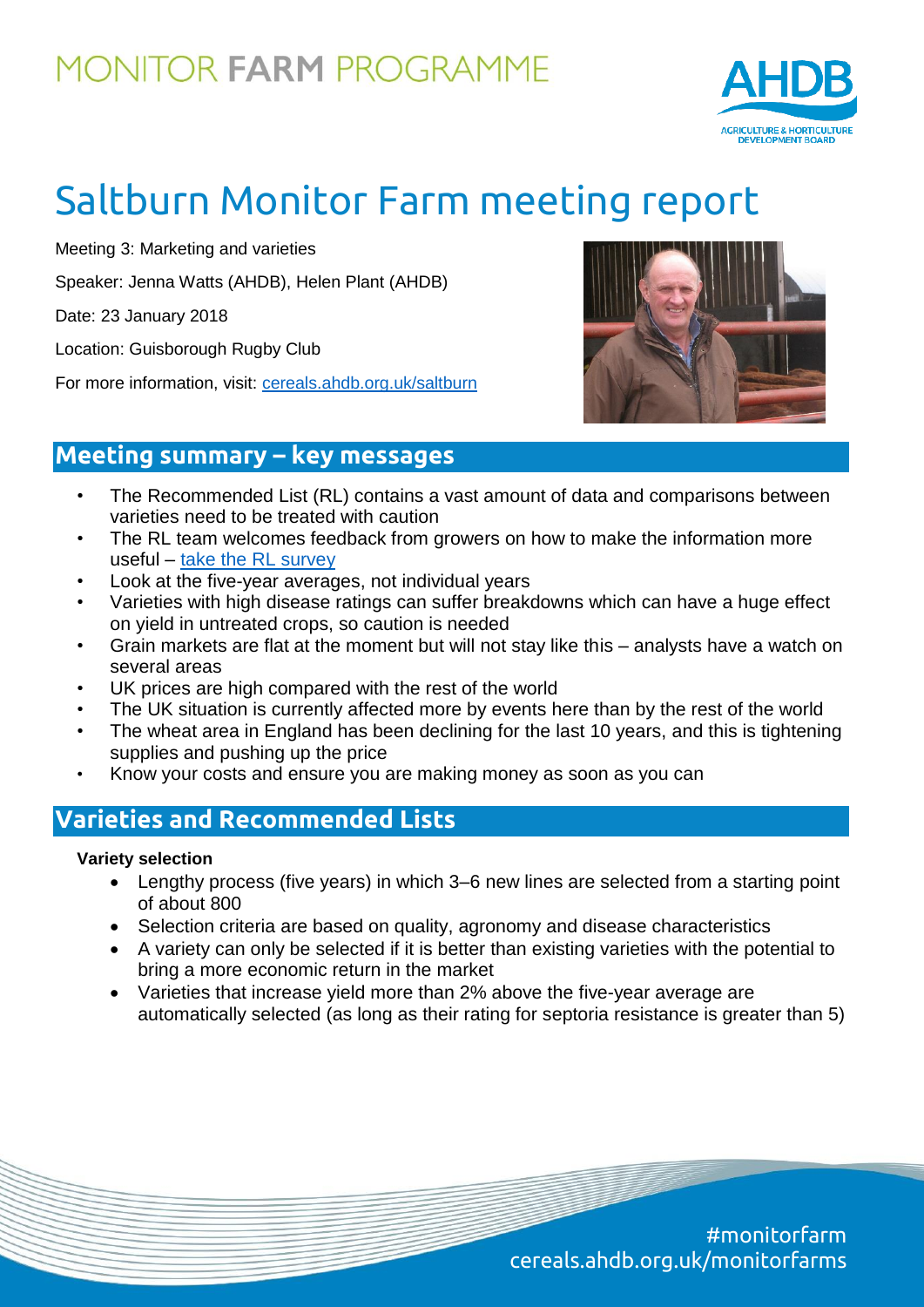

#### **New wheat varieties**

- Data available online and in the AHDB Recommended Lists for cereals and oilseeds booklet
- Average yield of new varieties is approx. 0.5 t/ha higher than the five-year average of existing varieties



*Fig.1. Wheat yields – new compared with existing varieties*

- In Group 3, Elicit has good septoria resistance and its untreated yield is significantly higher than KWS Barrel
- In Group 4 soft wheats, new varieties KWS Jackal and Elation both have good resistance to yellow rust (rating 9), good lodging resistance, and Elation has a significantly higher untreated yield than existing variety Leeds
- Group 4 hard wheats new variety Gleam scores well on yield and lodging resistance

#### *Selecting for yellow rust resistance*

- Last year saw a change in the yellow rust population
- In one susceptible variety, the yield reduction in untreated plots compared with the previous year was 5 t/ha
- This is something we need to keep an eye on a number of varieties have high disease ratings but as we have seen (e.g. in Reflection) this can suddenly change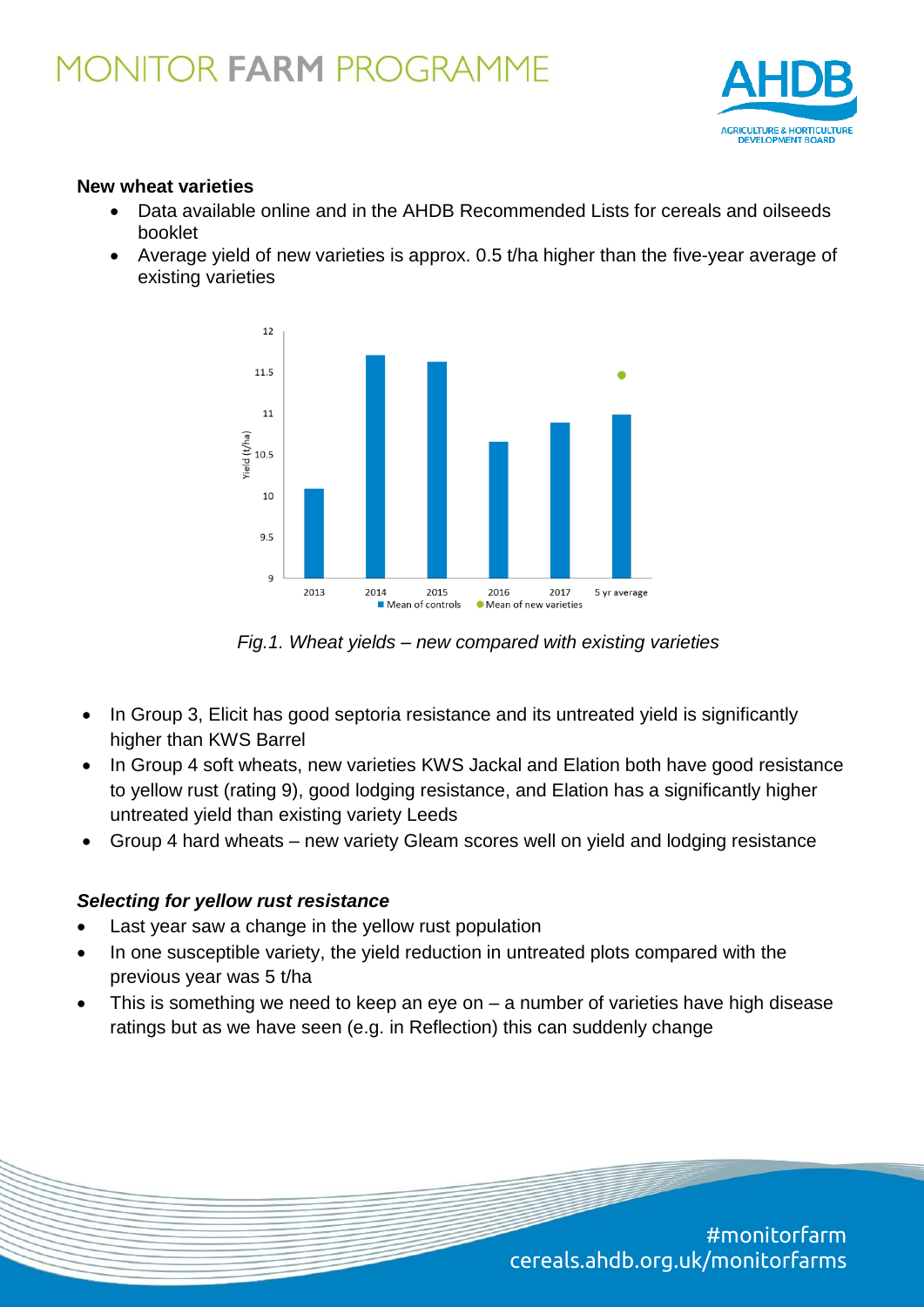

#### **Winter barley**

- 2-row malting varieties Electrum and Coref are early maturing and have good lodging resistance
- 6-row feed variety KWS Astaire has good disease ratings

#### **Oilseed rape**

- Ratings are broken down into regions
- 4 new varieties for the North are all stiff strawed and have good lodging resistance
- Architect is a new specialist variety resistant to turnip yellows virus although is slightly lower yielding

### **Local RL trial: Croft site**

- Average yields for winter wheat were approx. 2 t/ha above the UK average
- Spring oats also yielded significantly more than the UK average



*Fig.2 Croft trial results 2017*

- The major disease was septoria
- Some varieties had a lot of yellow rust
- The average wheat yield difference between treated and untreated plots was 35% (although the range was very large – see graph below)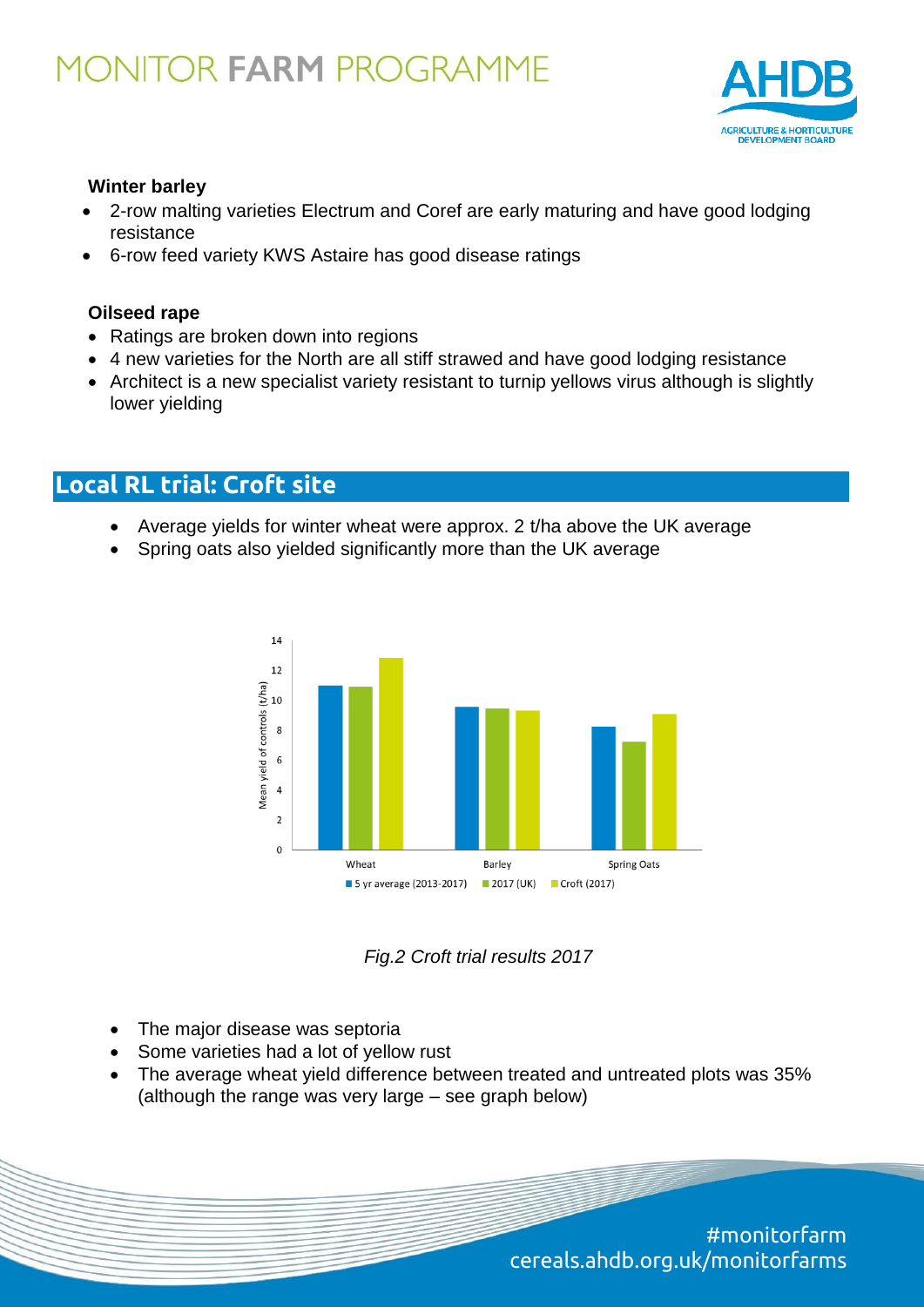

 All this information is on the AHDB Cereals & Oilseeds website (note that conclusions shouldn't be made on single trial results): [https://cereals.ahdb.org.uk/varieties/current](https://cereals.ahdb.org.uk/varieties/current-trials-and-harvest-results.aspx)[trials-and-harvest-results.aspx](https://cereals.ahdb.org.uk/varieties/current-trials-and-harvest-results.aspx)



*Fig.3. Disease challenges in Croft trial plots and the effect of fungicide treatment*

#### **Points raised in discussion**

- Is the Recommended List for wheat too big and is it stifling progress?
- What information is available on suitability for early drilling? The RL has information on early and late sowing but the small number of trials can be limiting
- Why are there so many oilseed rape varieties that are not on the RL? A significant number of growers in the room grow these varieties – you tend to keep growing varieties that you know do well on your farm
- If you grow a variety for a particular trait, how do you find a replacement?
- Growers need the ability to interrogate the data more
- Least significant difference (LSD) data indicate that apparent differences in traits between varieties are not real differences – more needs to be made of this and growers need to better understand it
- Untreated yield information is even more important than treated
- Another level in between treated and untreated yield would be helpful that looks at how varieties react under low levels of input – particularly important with cost cutting and preparing for Brexit
- Growing resistant varieties the risk of a disease breakdown means you can't really afford not to treat
- Use of decimal points in the data these can be used inaccurately by merchants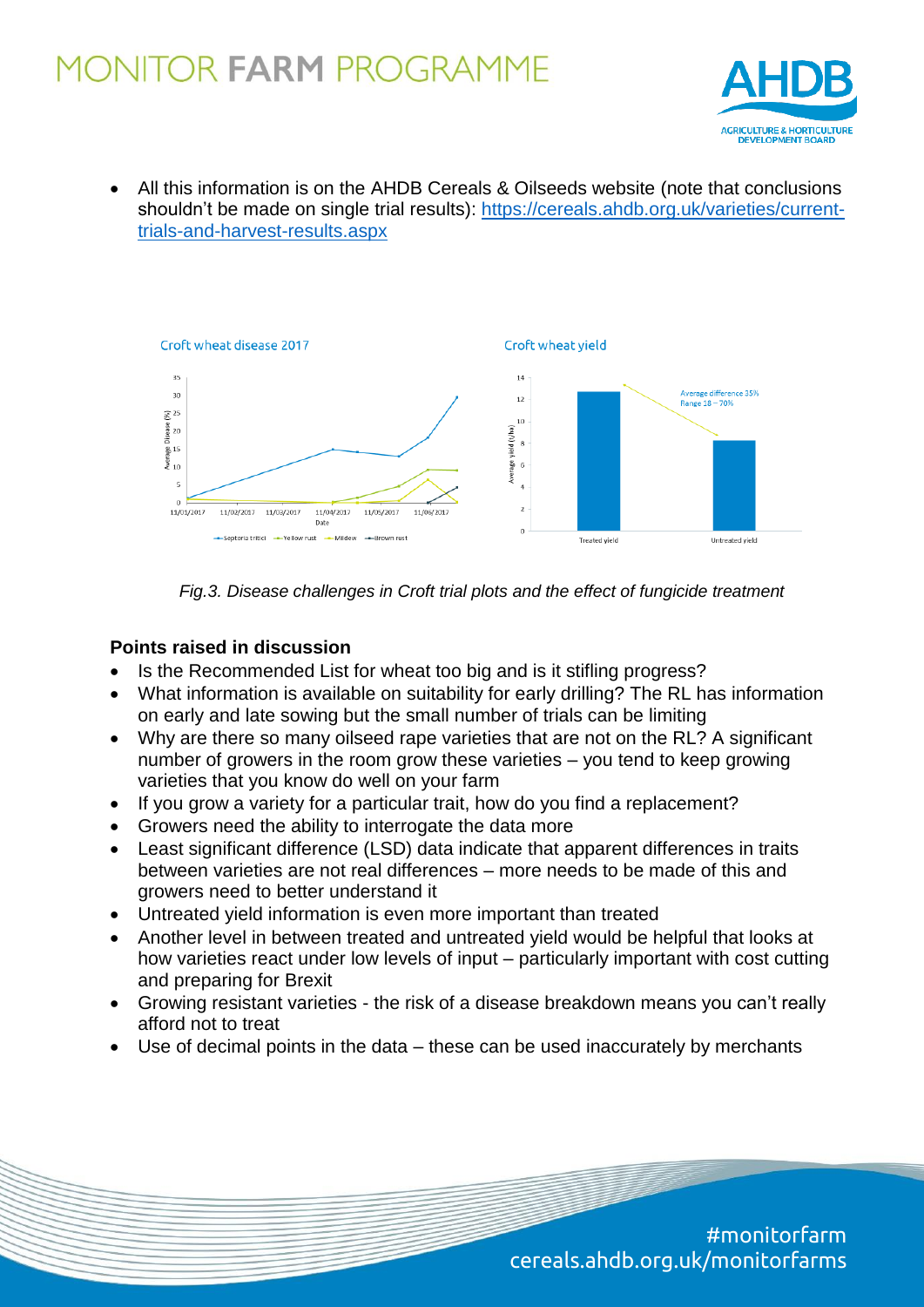

The Recommended List can be found on the AHDB Cereals & Oilseeds website [here](https://cereals.ahdb.org.uk/varieties/ahdb-recommended-lists.aspx) and the survey can be found [here.](https://www.surveymonkey.co.uk/r/6NQW2CM)

### **Market update**

 Markets are currently quite flat and the price of London wheat has been around £140 for the past few months



*Fig.4. Global grain futures – May 2018 prices*

- Our prices are quite high in global terms
- What is happening in the UK is influencing price more than global events so at the moment we are quite supported
- World production is exceeding demand for the fifth consecutive year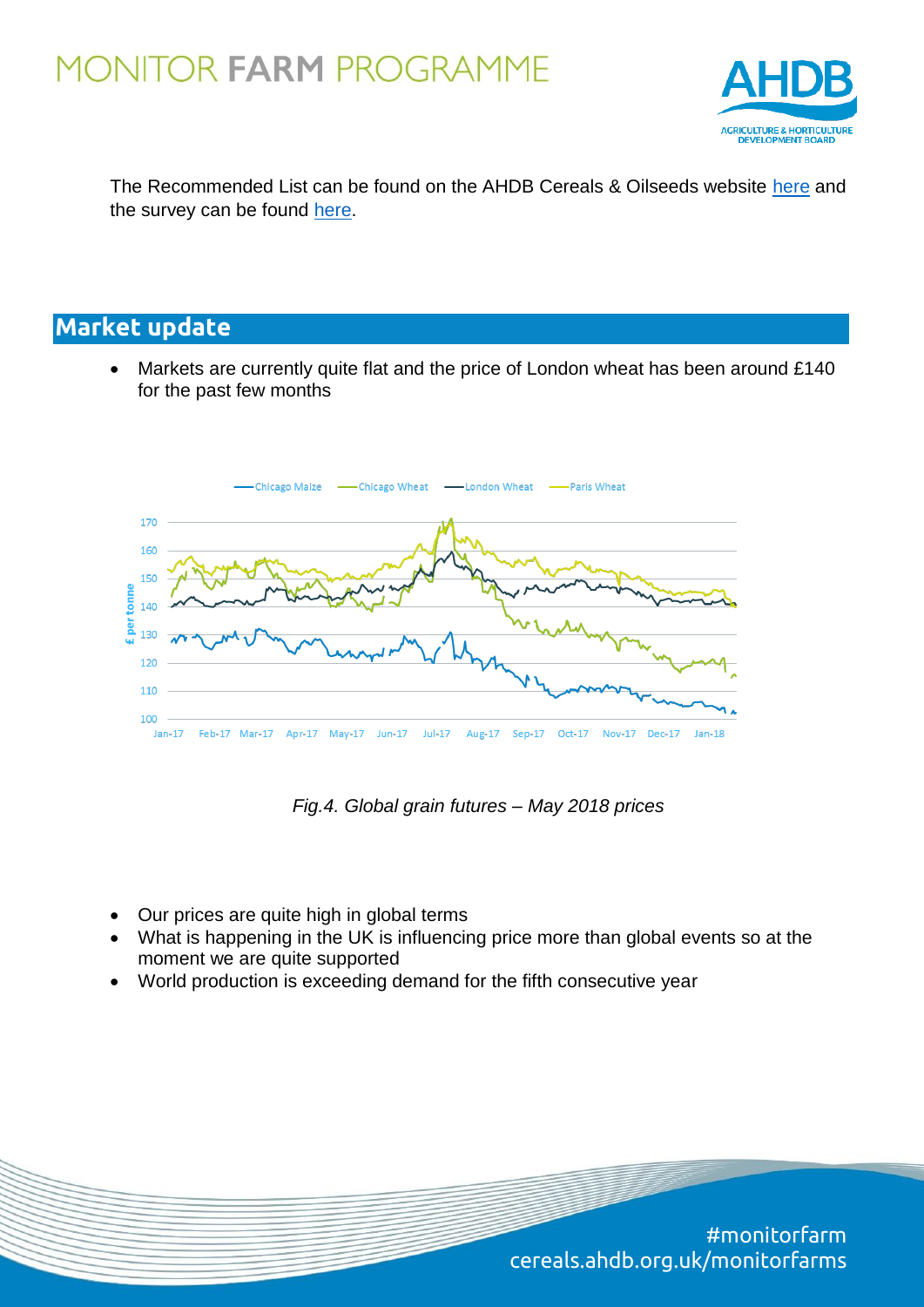



*Fig.5. Five consecutive years of grain surplus*

- Russia has had an all-time record wheat crop which has dominated supplies, with huge exports
- Global supply and demand graph shows huge growth over the last 10 years
- Global wheat stocks the graph shows how many days' supply the forecast at the end of the year would equate to
- Europe is almost unique in using wheat for both human and animal consumption elsewhere it is mainly for humans

### **Imports and exports**

- The area of wheat grown in England has fallen by 15% over the last 10 years this is driving our markets
- Over the same time the spring barley area has increased
- Increased feed demand for poultry is tightening the wheat supply so we have tended to fluctuate between net importers and net exporters
- Imported grain is more expensive but it has been more processed and is easier to convert into a consistent product so some manufacturers favour it
- We need to do more to combat the threat of imports
- Barley exports have increased
- If we leave the EU without a trade deal, there is a risk that tariffs are about to increase the complexity of the UK market
- We could see imports and exports of grains of different quality and different price bandings
- A rise in the UK price brings the threat of imports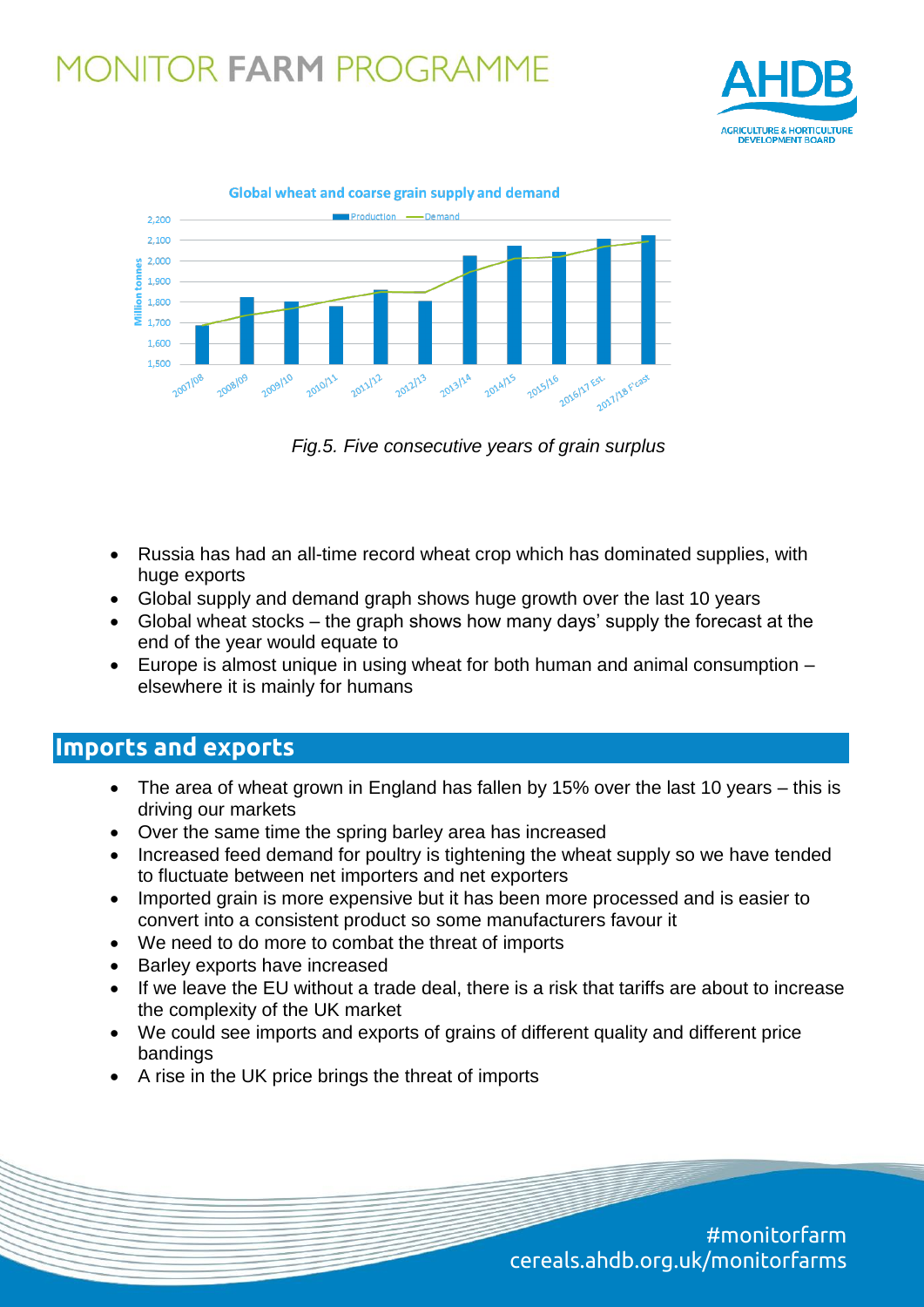



*Fig.6. In some years the UK is a net importer and in others a net exporter*

### **Business and price risk management**

- Cereal farm income in England is highly dependent on support payments and other income sources – on average
- Income from agriculture contributes less than a quarter of average farm business income



*Fig.7 Being average is a risk*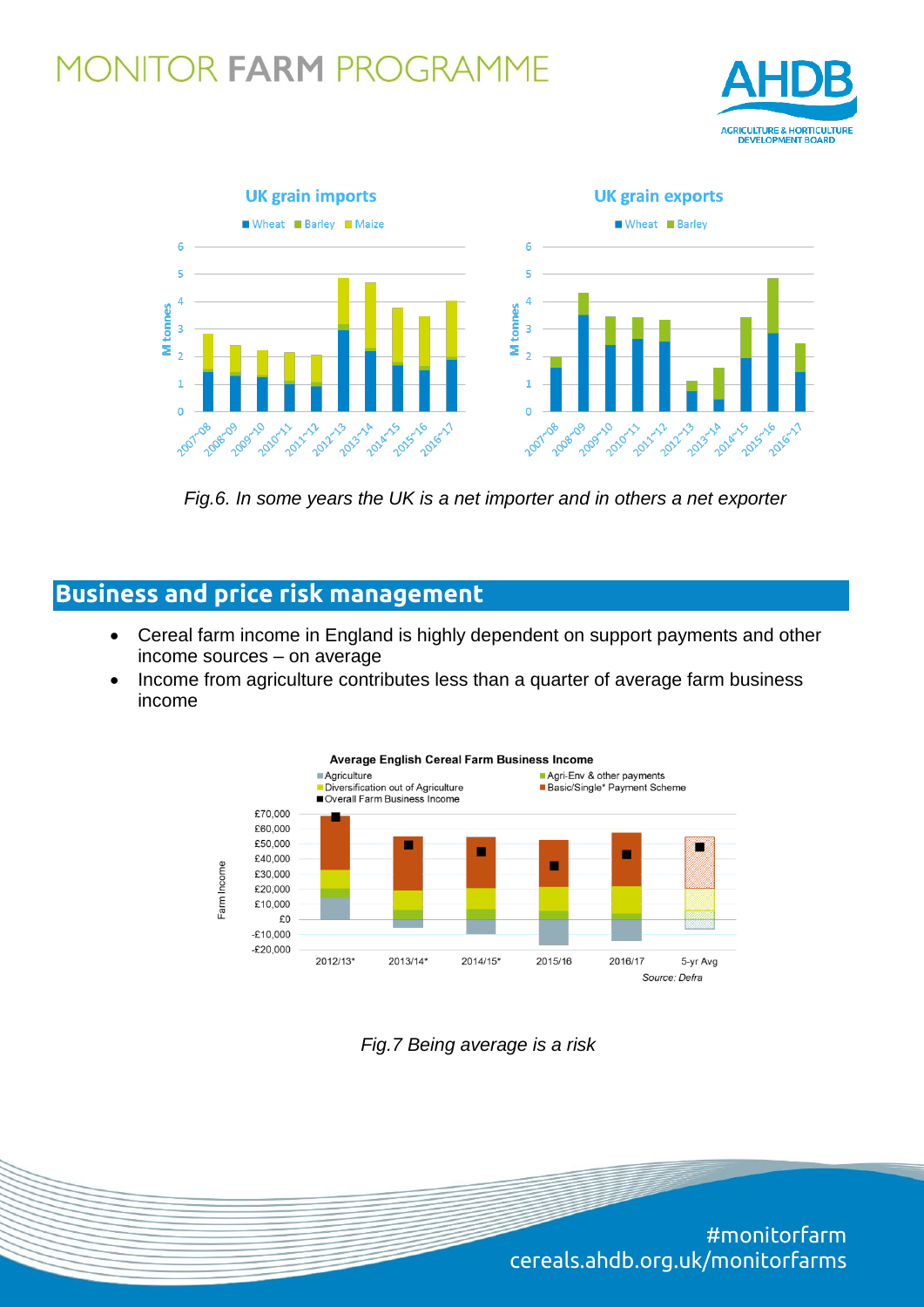

- In the changes likely to come with Brexit, being average will not be good enough
- Key factors in building a resilient business that can manage risk effectively are:
	- o Relentless cost management
	- o Market engagement
	- o Collaborative approach
	- o Commercial acumen
	- o Technical excellence
- Benchmarking find out your cost of production using AHDB's online tool [Farmbench](https://farmbench.ahdb.org.uk/)
- Discuss findings in an arable business group and identify ways to improve your business, including possibilities for collaboration
- Learn from each other other farmers and technical specialists
- What do the top producers do differently?

### **Find out more – Links to AHDB information sheets or research**

#### [AHDB Recommended Lists for cereals and oilseeds](https://cereals.ahdb.org.uk/media/1359383/recl1819-recommended-lists-2018-2019-booklet-.pdf)

Have your say on the RL – how it works now and what you'd like to see in future RL publications, take the survey [here.](https://www.surveymonkey.co.uk/r/6NQW2CM)

[Post-Brexit prospects for UK grains](https://ahdb.org.uk/documents/Horizon_Brexit_Analysis_june2017.PDF) [What might Brexit mean for UK trade in cereal and oilseed products?](https://ahdb.org.uk/brexit/documents/CO_bitesize.pdf) [Challenges facing UK grains post-Brexit video](https://www.youtube.com/watch?v=XVDARCSGKaI) For more information on Brexit, visit [ahdb.org.uk/brexit](https://ahdb.org.uk/brexit/)

AHDE

**HORIZON** 

AHDE

**HORIZON** 

[AHDB's cereal market news](https://cereals.ahdb.org.uk/markets/market-news.aspx) [AHDB Potato market information](https://potatoes.ahdb.org.uk/market-intelligence) [Market data centre](https://cereals-data.ahdb.org.uk/) For more information on cereals and oilseeds markets, visit [cereals.ahdb.org.uk/markets](https://cereals.ahdb.org.uk/markets.aspx)

### **Next meeting**

**Date:** TBC **Topic:** Precision – getting the best out of the information **Time:** 11.30 **Location:** GRUFC, Belmangate, North Yorkshire TS14 7BB

**For more information or to find out more about Farmbench, AHDB's benchmarking tool, contact:** Judith Stafford

E: [judith.stafford@ahdb.org.uk](mailto:judith.stafford@ahdb.org.uk) M: 07891 556623 [@Cereals\\_North](https://twitter.com/cereals_north?lang=en)



*While the Agriculture and Horticulture Development Board seeks to ensure that the information contained within this document is accurate at the time of printing, no warranty is given in respect thereof and, to the maximum extent permitted by law, the Agriculture and Horticulture Development Board accepts no liability for loss, damage or injury howsoever caused (including that caused by negligence)*